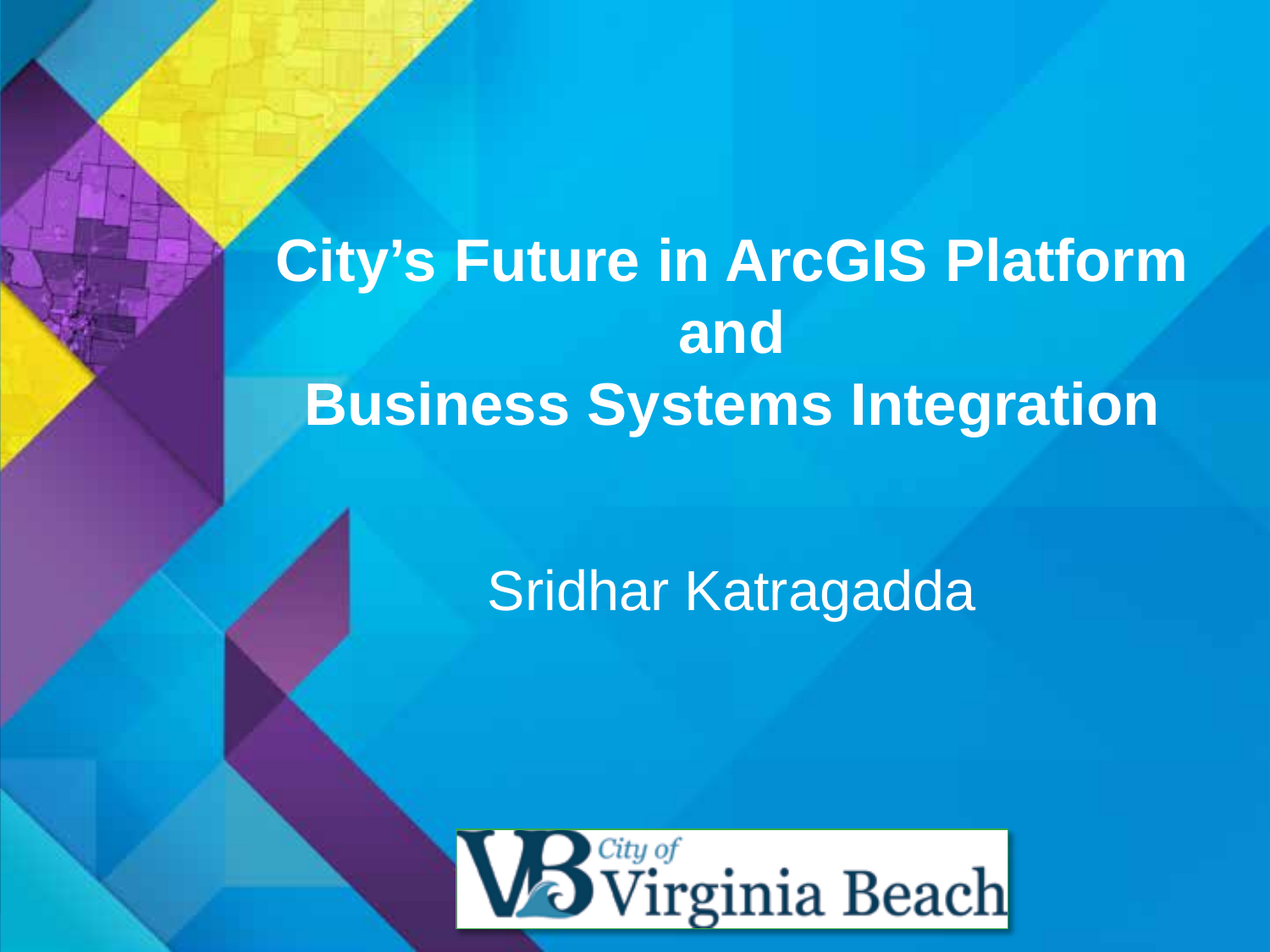# **About the City**

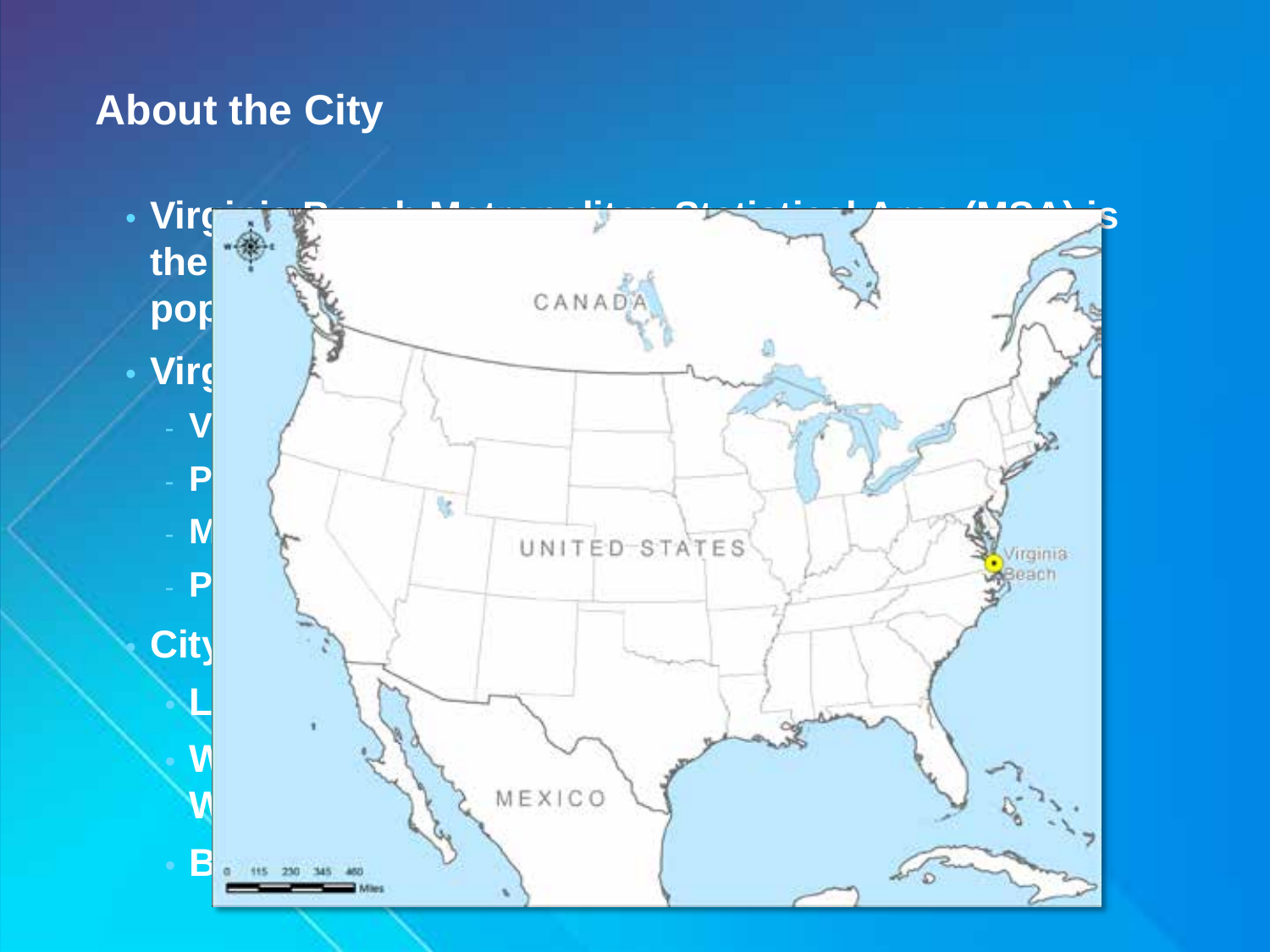# **Changing World…Changing Cities…**

- **Business and Spatial Data Storage and Access**
	- **Cloud**
	- **On-Premise**
	- **Hybrid**

• **Data Analytics across the information scape Faster and better decision-making** 

• **Increasing Business and Spatial Data Omnipresence** - **Desktops, Laptops, Tablets, Smartphones…** - **HoloLens- Holographic Computing…**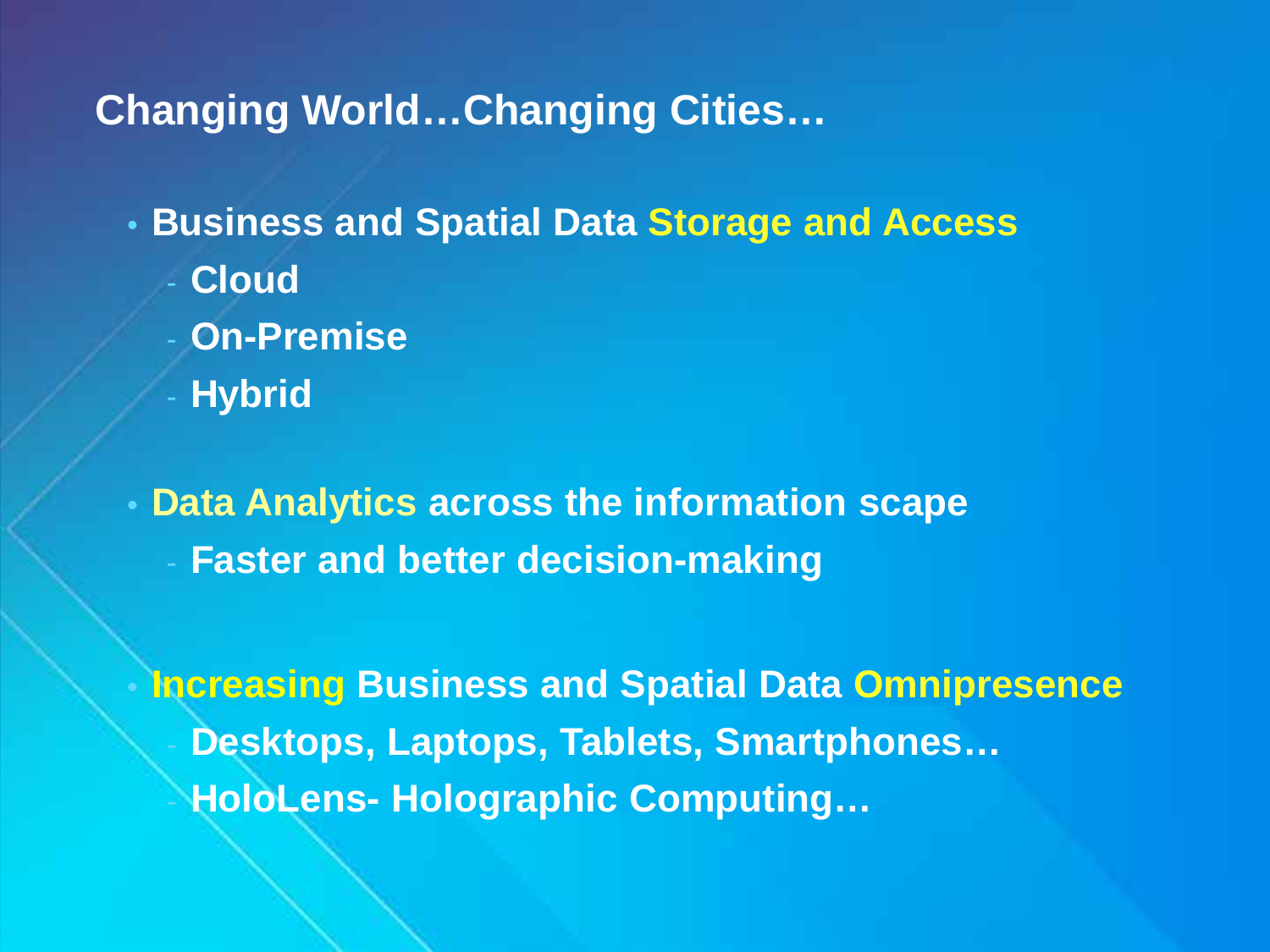**Driving Force…Information…**

• **Empowered by computing power and mobility**

• **Access to data all the time is key**

• **Data consumption is at a rapid pace**

• **Thinking… in the Digital World** - **3rd Graders using Self-Service Mapping for projects** - **ESRI's \$1 Billion Pledge Students Gain Geographic Ground Following Esri's Billion-Dollar Software Pledge to White House ConnectED Initiative**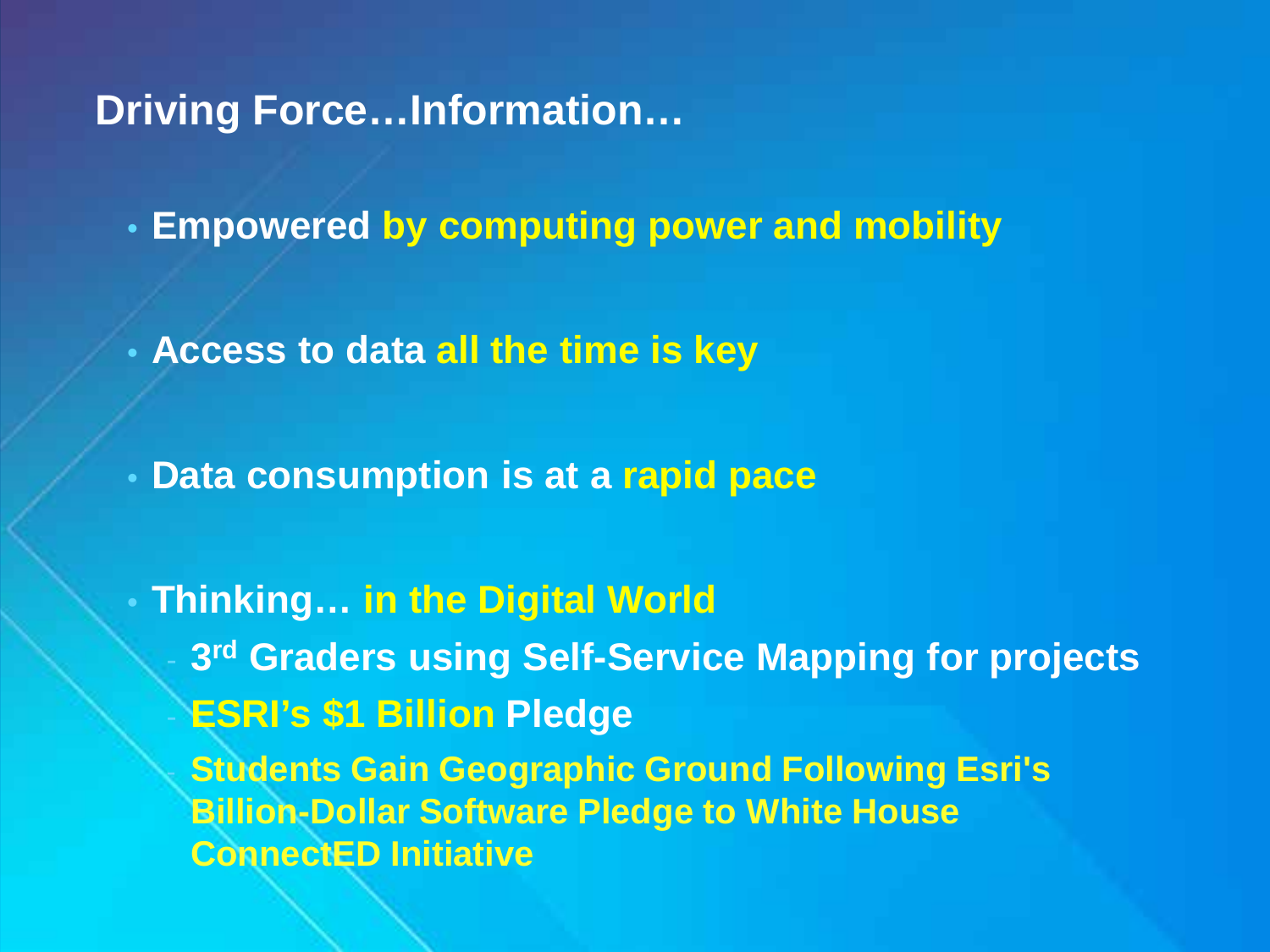# **City's Cloud/On-Premise Environments…**

#### Spatial Systems Self-Service Mapping



(Making inroads into Mapping)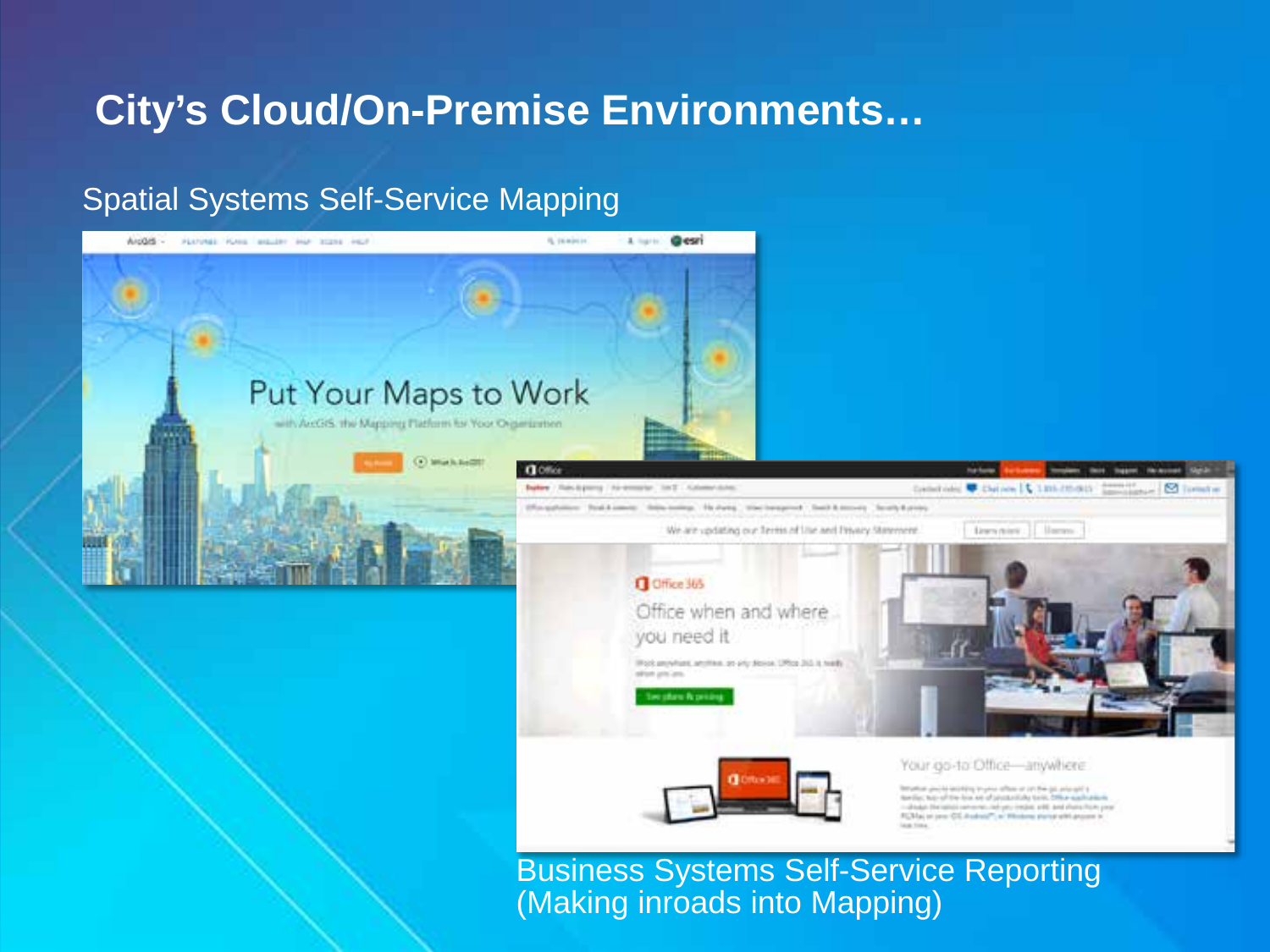# **Future of Mapping and Data…**

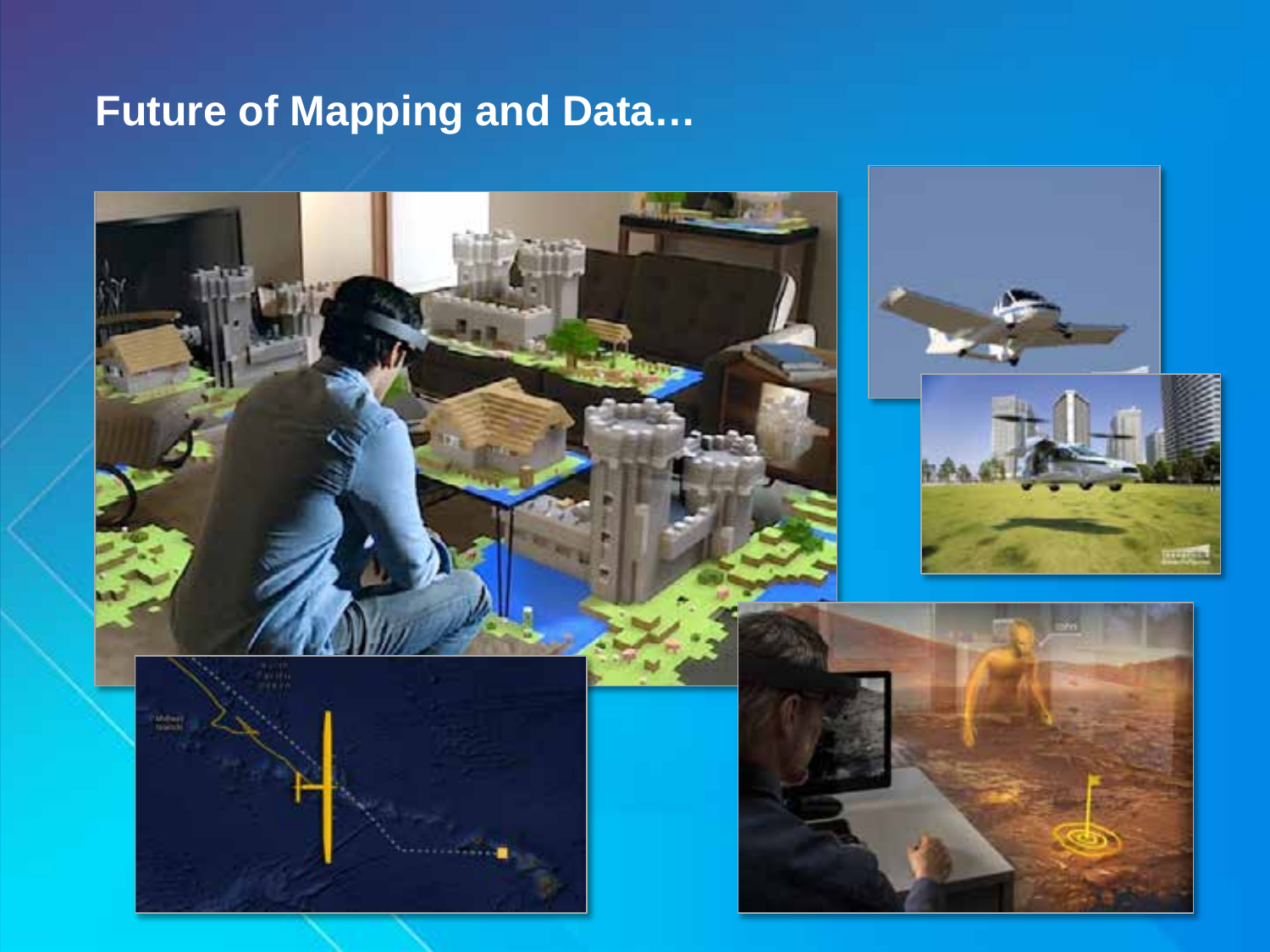# Mapping is becoming Mainstream...

Power BI for Office 365

Self-service Business Intelligence. for all your data

# FAQ



#### **GET ESRI MAPS FOR OFFICE**

|                                                                                 |                                                                                               | $-71$<br>5m           |
|---------------------------------------------------------------------------------|-----------------------------------------------------------------------------------------------|-----------------------|
|                                                                                 |                                                                                               |                       |
| days "their thermal contribu-<br>tests - Elektric                               |                                                                                               |                       |
| the way the like been                                                           | -                                                                                             |                       |
| <b>Hotel City</b>                                                               |                                                                                               |                       |
|                                                                                 |                                                                                               |                       |
| EUTIVER A 6-64                                                                  | m u<br>281 R&FT, RTTR-Fore-Sign 278-114, GAVA, Bobbytelli,                                    |                       |
| <b>PAUL FOR</b><br><b>BUT/2010 P-PR</b>                                         | 281 1987 L.Hil Frit: 4 serve kellige (Cheron), Sellicalis, Newkapeantis                       | <b>Little program</b> |
| ----<br><b><i>RUTUAR E STR</i></b>                                              | 187 THEFT, AFTRE Ford Ange Gilberth, School, Tenissand Et                                     | . .                   |
| <b>KVADNIK EM</b><br><b>BASICIANS</b>                                           | ial latiti, AUTA Fore-Rog Electri, Johns, Indianesia                                          |                       |
| \$55.95 R.J.<br><b>SERUVER LTD</b>                                              | 287 THREE ARTER SILVERING ENLING SUNS REGULARS                                                |                       |
| <b>TANK HERE 20186</b><br><b>ROSSES</b> EX<br>$\cdots$                          | 187 'MEET, 2017'S' Form \$190 (Charl), School, Bellow and                                     |                       |
| <b><i>ARREST Wall</i></b><br><b>FEALURE ROOM</b><br>                            | HO '0001, 40378; Ford Rigs (Dere), Schein, Belling (40)                                       |                       |
| 1494154<br><b>YAN HERE</b>                                                      | 101 THAT I, 30701 Ecole Bilgo (Choose, Sched), Selectoral II.                                 |                       |
| 12120-011<br><b>ULA/JIII-A I/ 54</b>                                            | 287 SAFT ROTH-Fore-Silks-Sterrill, GAUA NIGGAUES                                              |                       |
| <b>JANSER REIG</b><br>10071011                                                  | BET SHIFT ATTN: Form blue (Christ, Johnst, Dentsport).                                        |                       |
| LA/L/MEN KI-25                                                                  | (41-340), ACTA, Lucie stage Edward, Johnat, Tentuaranti                                       |                       |
| EVVIDA ITAR<br><b>CRACCIA</b>                                                   | 247 TABET, PATTY, Frank Bilge (Classifi, Talland, Janitaata)                                  | 181                   |
| EX/L/ORBATABLES<br>                                                             | (a) least Mill-4 freeholding Line<br>19. Jackson, Fleety Lucy and I                           |                       |
| <b>IS/VIOLETE 18</b><br><b>EXISTMATS</b>                                        | 287 '949'L REFTE Super Billiga Educati, Jachen Berkins sidi.                                  |                       |
| 3G/6/201-R #.10<br><b>EFRITELIA</b>                                             | 287 Tediri, PATRI, Atawa Milay (Church, Indiana, Resissanti)                                  |                       |
| 4414111<br>F& Brill Sail 1-8, Inc.                                              | 197 THRTLISTY Tree Kigs Check, Mark Seconds                                                   |                       |
| La/b/olive 14-15<br><b><i><i><u><i><b>RRRRRRRRRPRRPRESS</b></i></u></i></i></b> | 181 Teknik, ASTRI, Australian (Cherok, School, Australian                                     |                       |
| LL/B/ATRA 11 11<br>19539113                                                     | IST WOT JETTY Fore king Chaint, Work Bokkerelli                                               |                       |
| es/Watch has<br>eta kom                                                         | 24-T4617, NUTR-Fore-Bigs-Discols, URock, NedasterR                                            |                       |
| <b>BUNDIAK JUR</b><br>10111118                                                  | 147 THEY'S PATTER FAINTING STRUCK School, Box                                                 |                       |
| ED-DOVER ERISE<br>121.044                                                       | 281 VALUE ALLEN A GANG ALAN COLLANSING PARAGALANT                                             |                       |
| <b><i>RESTLET</i></b><br><b>TE/LANKS ELDS</b>                                   | 187 WEST, MOSTE States Street Editors, Schools, Scottester,                                   |                       |
| <b>SPILLA EMI</b><br><b>TERMINER KIVIR</b>                                      | (47 YASTI, ACTIK, Atom Bilgs (Church, Johns), Restourants                                     |                       |
| 100337-015<br><b>FRILINGS JULIE</b>                                             | 287 FARTIS, MATHE SLAVE BOARD STRUCK, SUNDAIL NO.                                             |                       |
| 14577-003<br>Elyty/Olivia L3: Rd                                                | (a) Tekel, MTSI, Form-Rigo Ellero), Schrab Restaurants                                        |                       |
| TO/LIVERA LP 24<br><b>MITJ 1816</b>                                             | <b>INT SWITCHERS Functions CO-</b><br>A. Mond. Nekkareth                                      |                       |
| 44427.144<br>45/5/49-9-9-2                                                      | (a) half, \$172, food-dig-25c/21, labed, hea-                                                 |                       |
| <b>WAS DOIN FORM</b><br>40143-019                                               | <b>AT REIT, NITH TAN RIG 25-10, SAUL ROLLED</b>                                               |                       |
| 14 EUPAA JOHN<br><b><i>ALL LIAI</i></b>                                         | 24.1 TAKES, MCTOC South Atlant Classers, School, Designation                                  |                       |
| <b>UVETIMER JE PE</b>                                                           | WEST, MILITE Excel BOAL EDucat, School Ballinearth                                            |                       |
| <b><i>SIVEKEEDIN 21.83</i></b><br>14   115   116   126                          | <b>NET ACTS Anno 85p Khot</b><br>(In Jackson, Hardcline, action<br>Millet statistics for<br>m |                       |
|                                                                                 |                                                                                               |                       |
|                                                                                 |                                                                                               |                       |
|                                                                                 |                                                                                               |                       |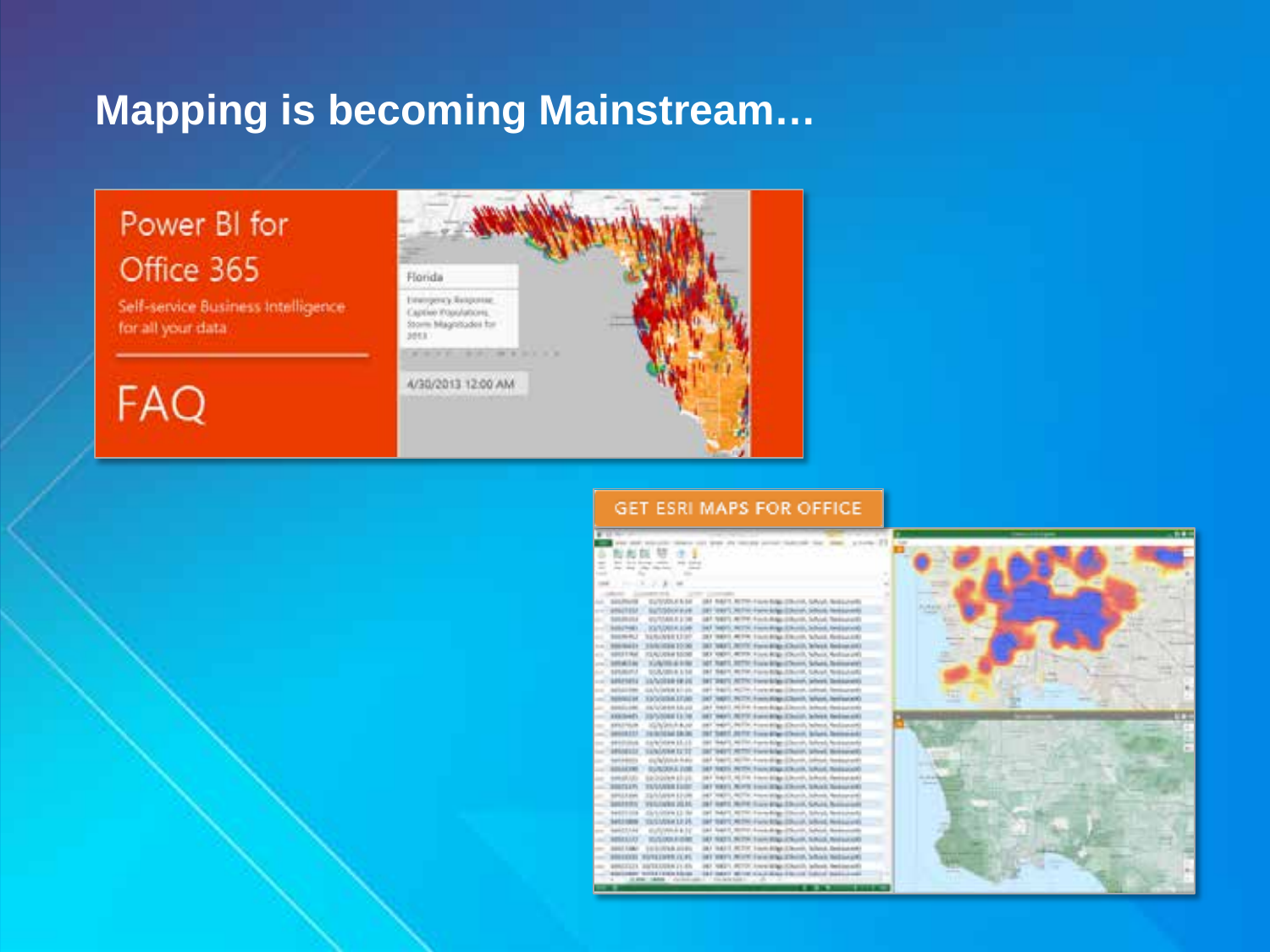# **ArcGIS Online and Office 365 in Review...**

#### **Esri Maps for Office**

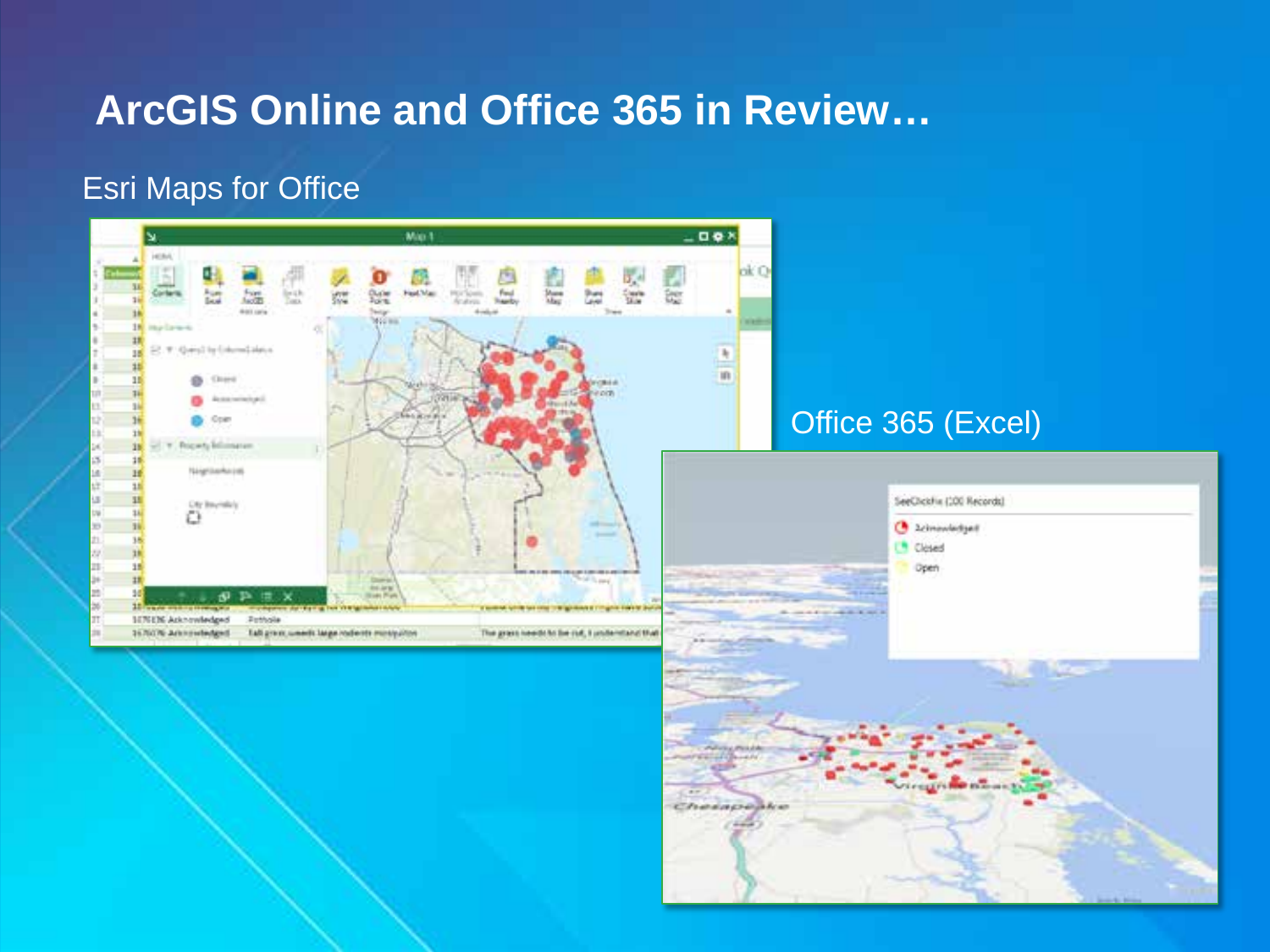**Spatial vs. Business Data Streams…**

• **City has ESRI's ArcGIS Server, ArcGIS Online and other Spatial Systems… providing efficient spatial data in features, imagery etc..**

• **City's IT Systems provide efficient and robust business data with business logic…**

• **City is currently working on ideas, prototyping with the hybrid environments for the future…**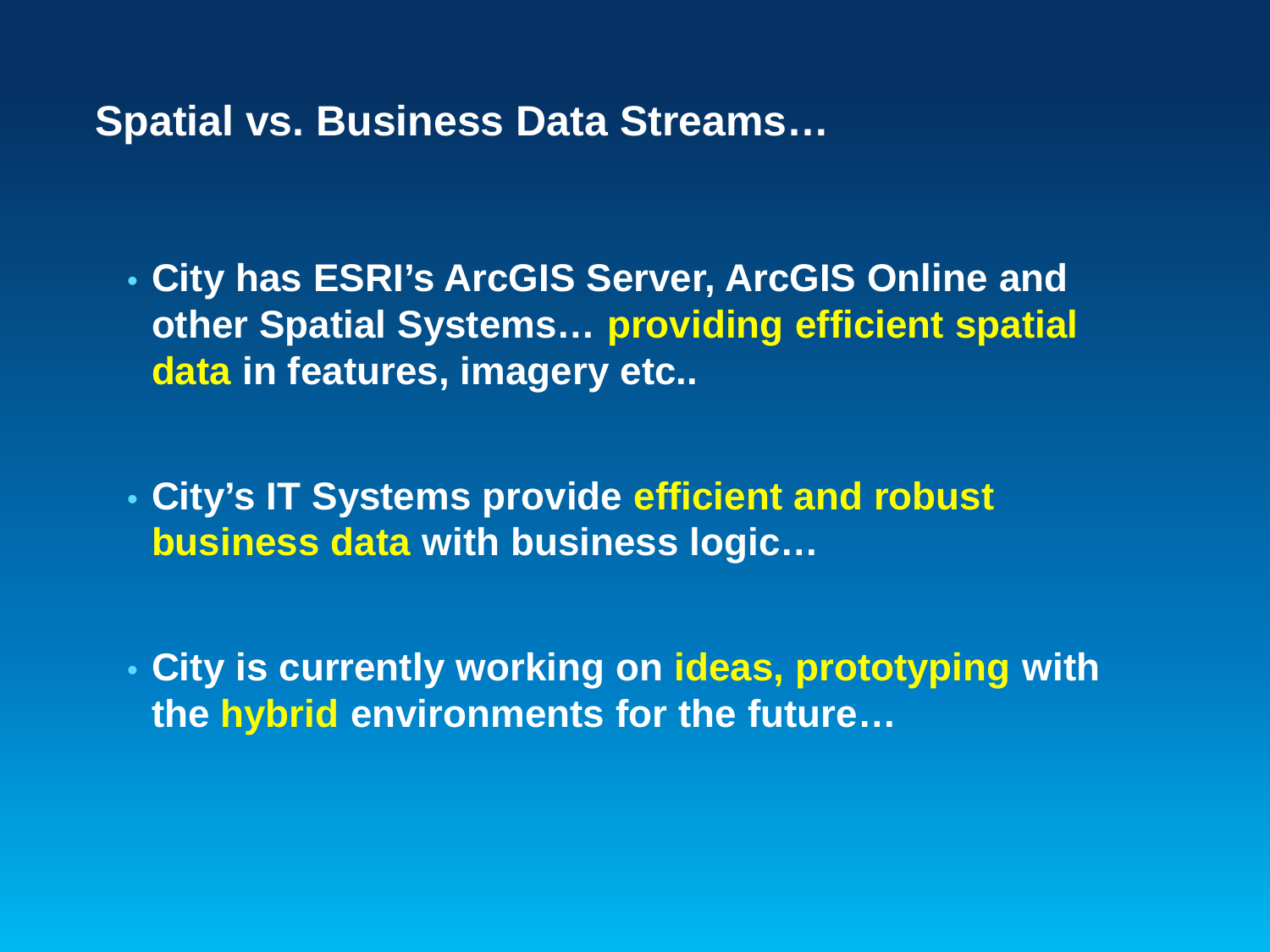### **Strengthening Our Data Streams…**

### • **Business Data Warehouse**

- **Aggregation of Business data to provide fast data analytics in Real Time**
- **Efficient dissemination of Data for Analytics**

#### • **Spatial Data Warehouse**

**Providing data that can be consumed by any platform or device spatially**

- **Enabling spatial data for multiple platforms**

#### • **Hybrid Data Warehouse**

- **Business and Spatial Data – MDS and Other…**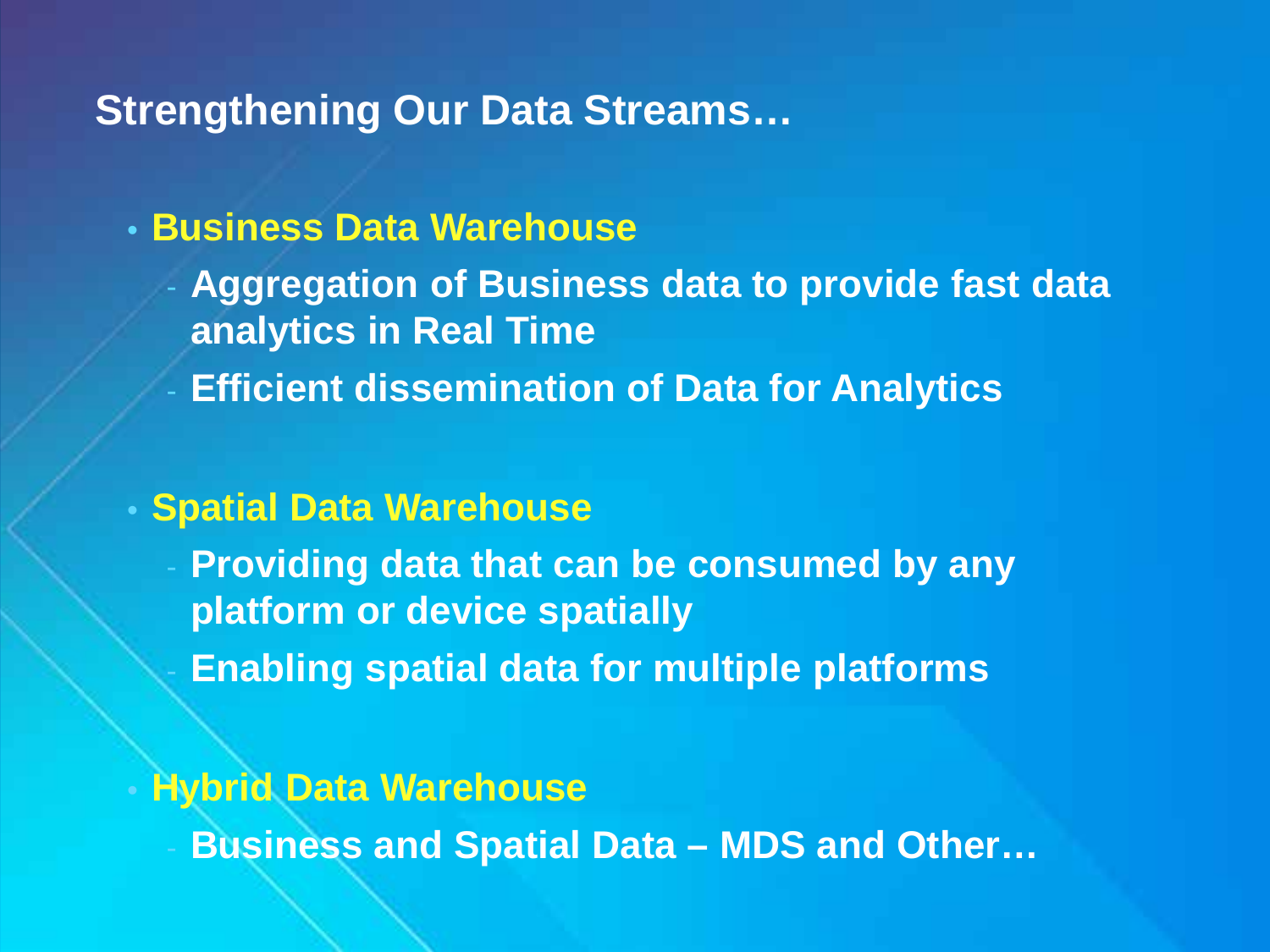### **Supporting our Customers and Citizens…**

• **Enhancing spatial data accessibility across various platforms…**

• **Enabling business system integration with mapping systems…**

• **Enhancing data and spatial analytics in near realtime**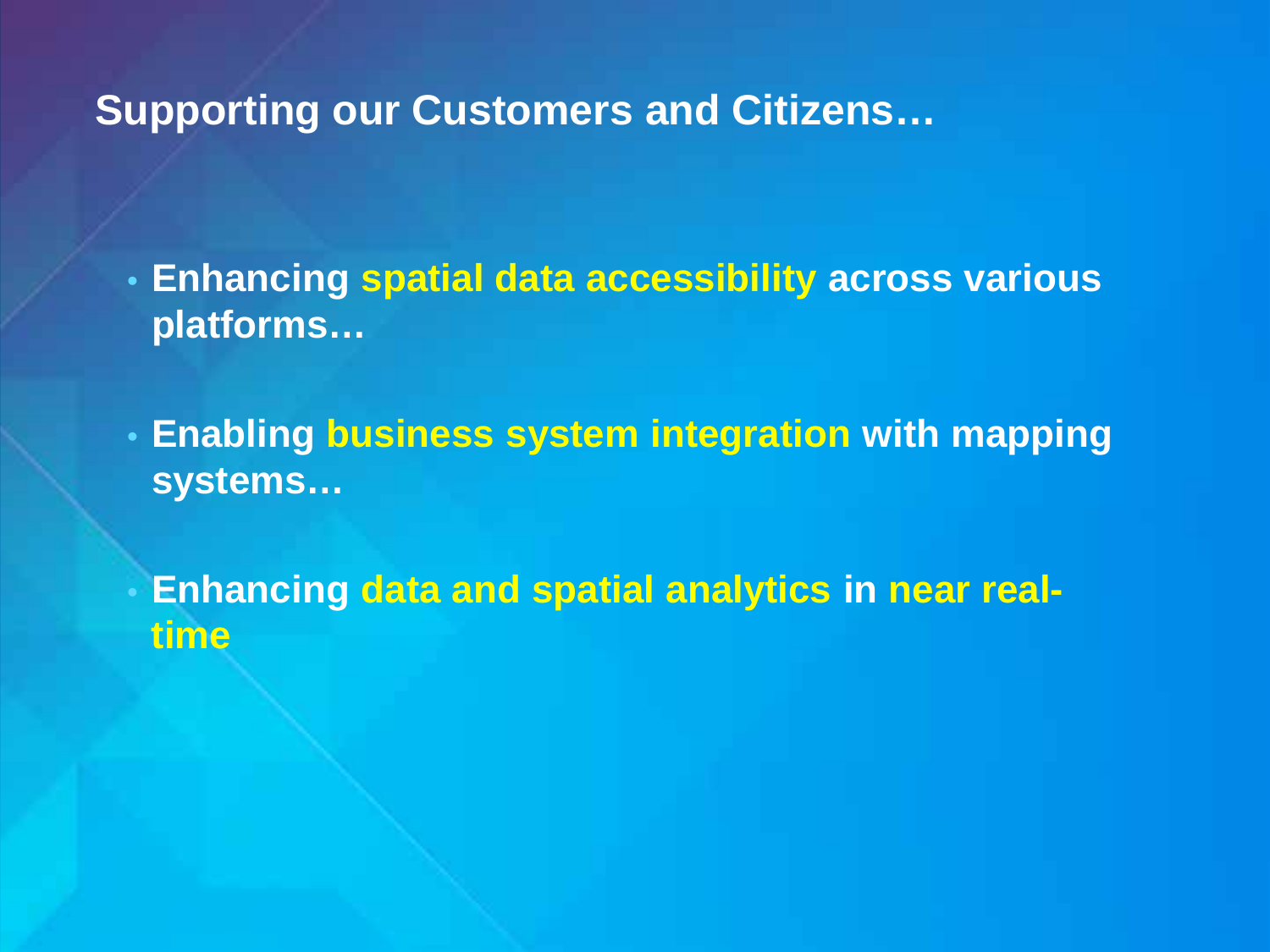# **Business Systems with Spatial Data and Self-Service Reporting Integration…**

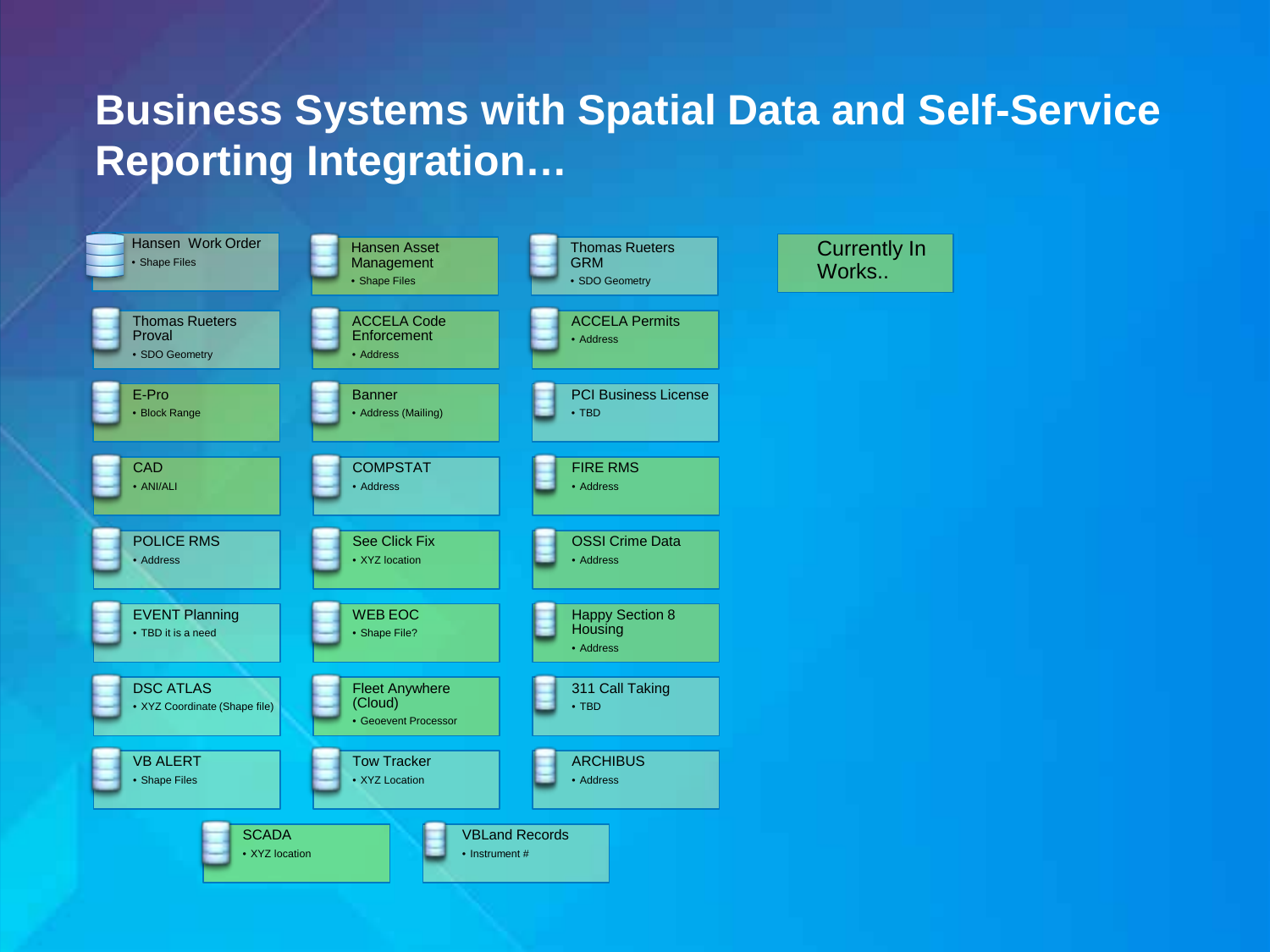### **Recent Activity…**

• **Implementation of Data Warehouse and Self-Service Reporting using SharePoint Portal provided by Database Team – SSRS, SSAS, Power View…**

• **Application support enabling database data access using REST services – Property Search Application… provided by Application Support, Web and Mobile Team**

• **Spatial REST services being provided by CGIS Team – Web Map Services that are available across all devices…**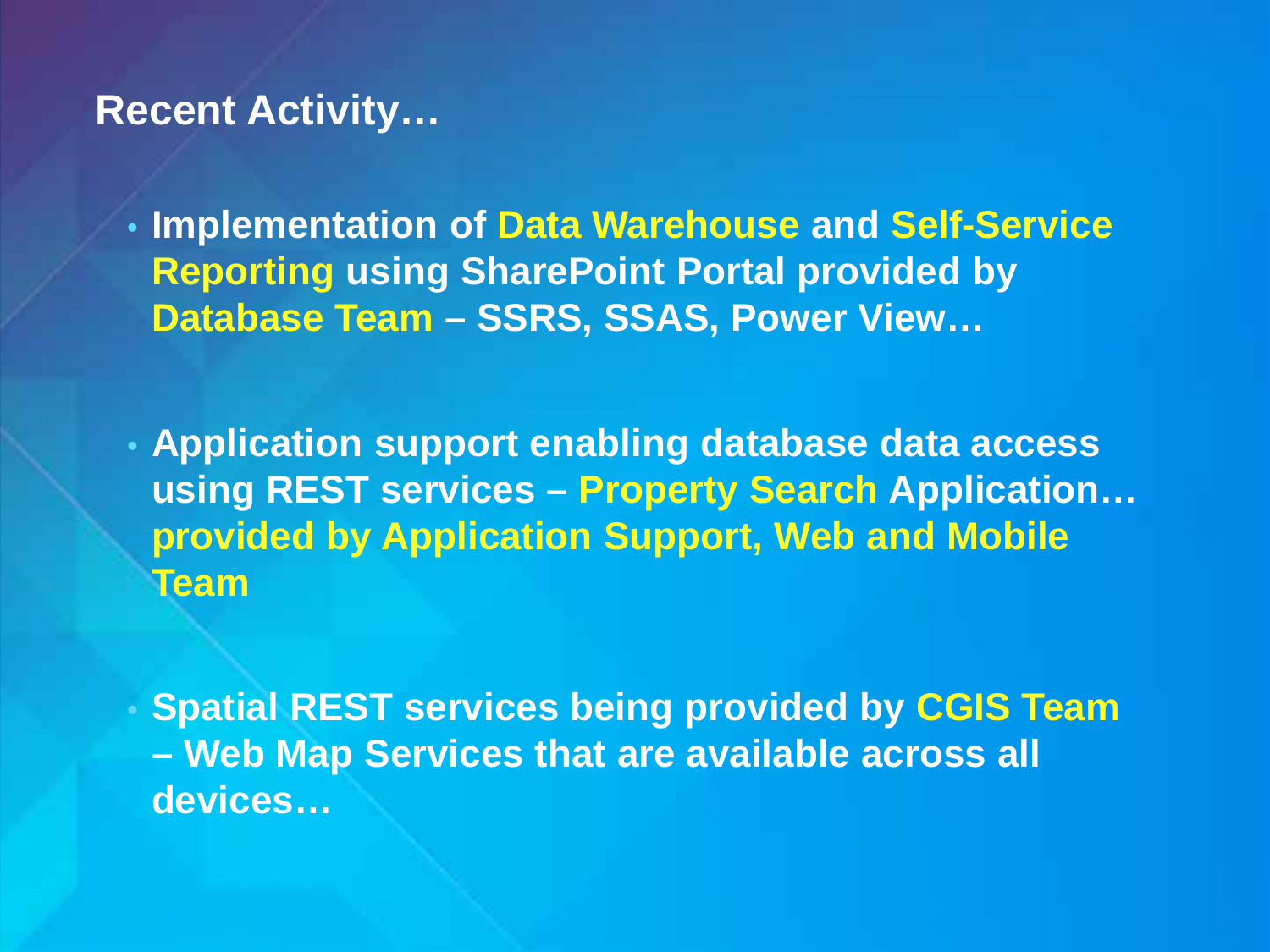# **Mapping Integration with Business Systems….Prototyping**

# • **Fire, ECCS…**

- **Spatially enabling RedNMX, CAD…**
- **Mapping with Self-Service Reporting Integration**
- **Access to ECCS data**
- **REA…**
	- **Mapping with Self-Service Reporting**
- **Property Search…**
- **ePro**

- **Spatially enabling crime data with Blocks, Intersections… Future – Integrating with Self-Service Reporting**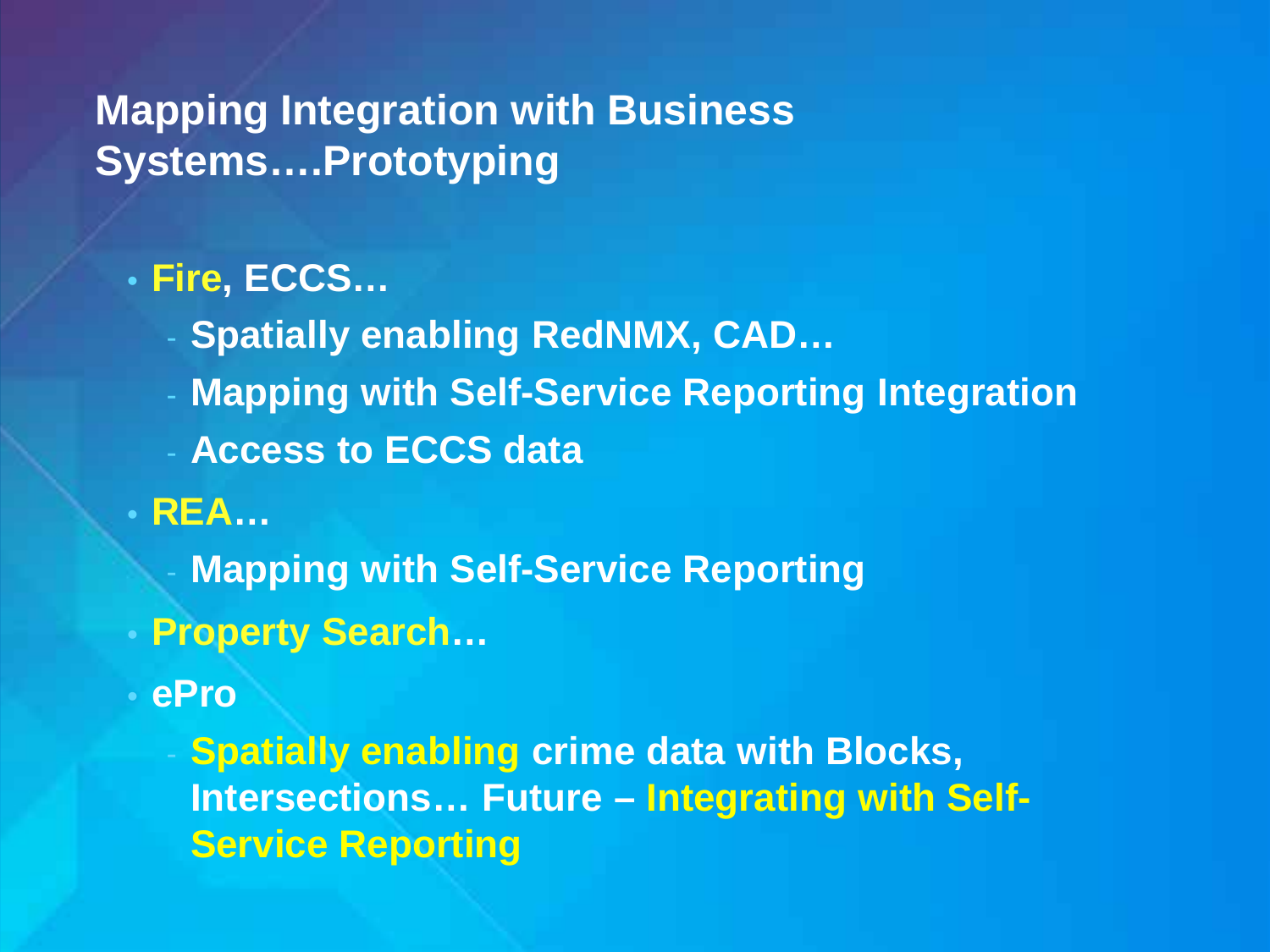# **Current ESRI Software…**

- **ArcGIS Server 10.2.2**
- **ArcGIS Online, Community Analyst**
- **Image Server**
- **Geoevent Processor**
- **Other Extensions…**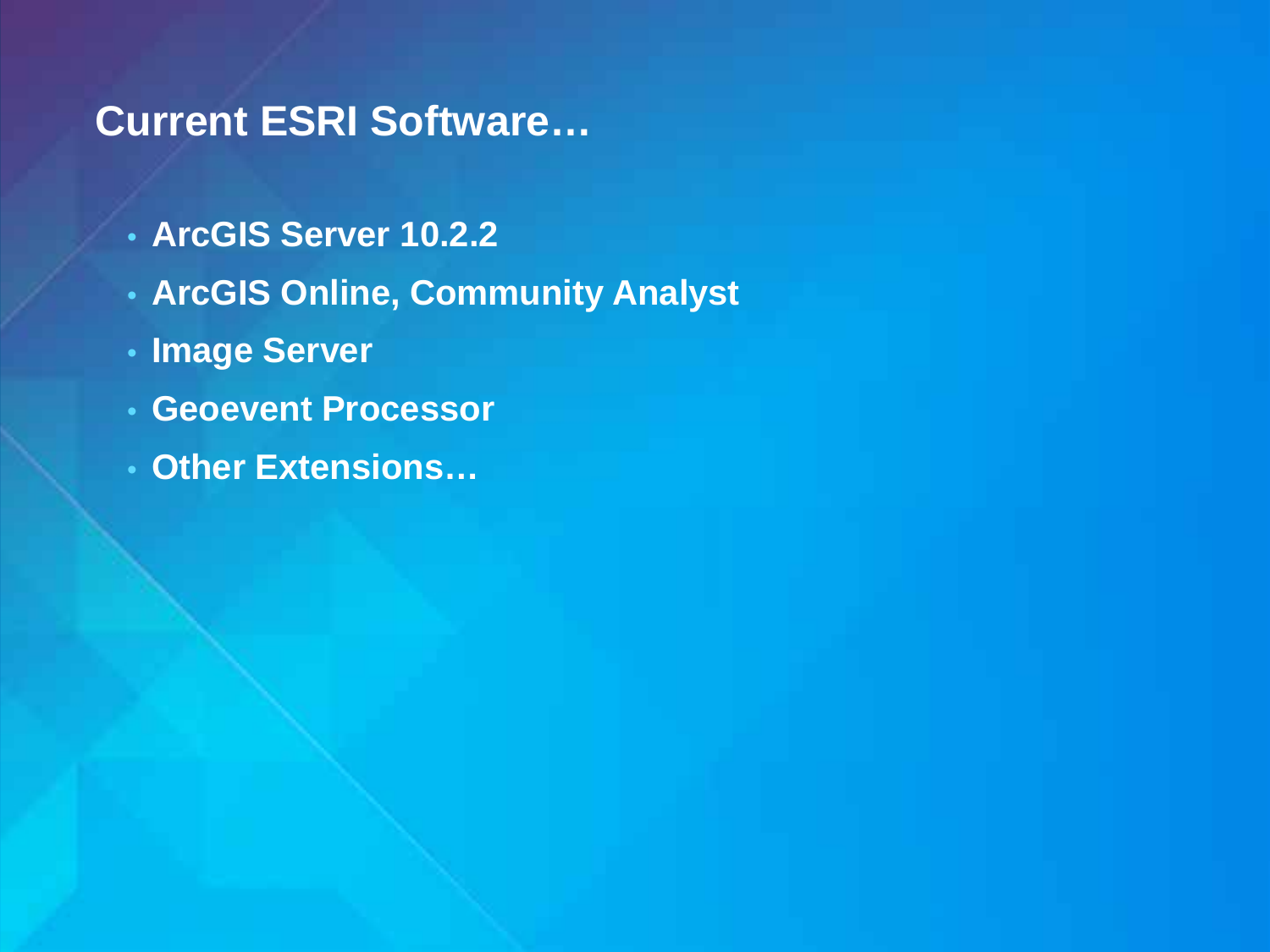### **Challenges…**

- **Feature Services with limitations (1000 or 2000 features…) – Web AppBuilder, Operations Dashboards…**
- **Volume of data that is presented by business systems with business logic that cannot be part of map service in many instances…**

• **Data relationships such as relate tables may cause some limitations…**

**Real-time data that is delivered from business systems cannot be part mapping systems in many instances…**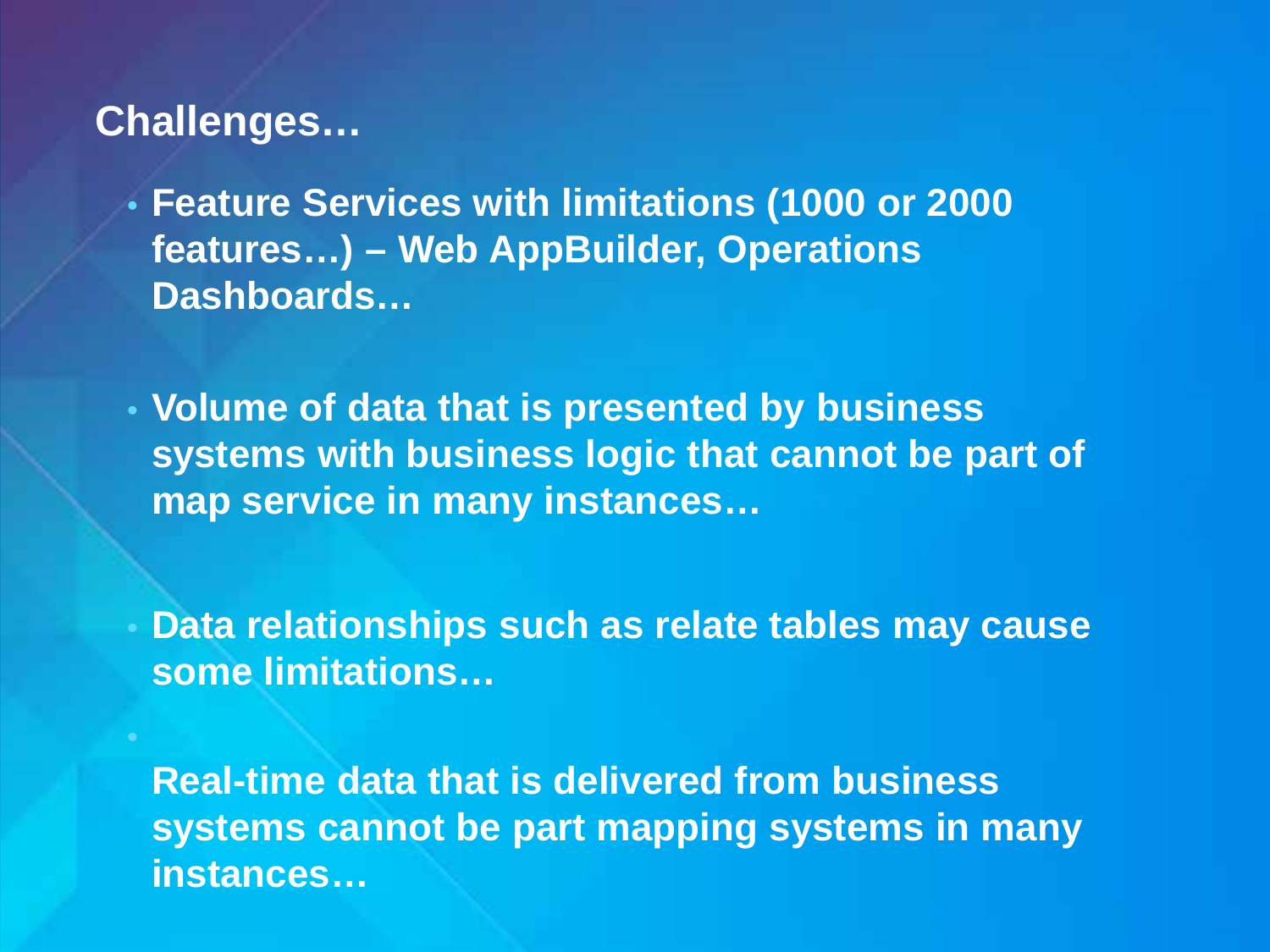### **Addressing the Challenges…**

• **Feature Services – Analysis of the data streams, filtering at the business system level, UI design can help minimize issues…**

• **Leverage spatial and business system data wherever applicable and design, embracing the strengths each data stream brings…**

• **Query Layers, BI reporting tools…** 

• **Hybrid UI design with data from multiple web services and applications may mimimize issues…**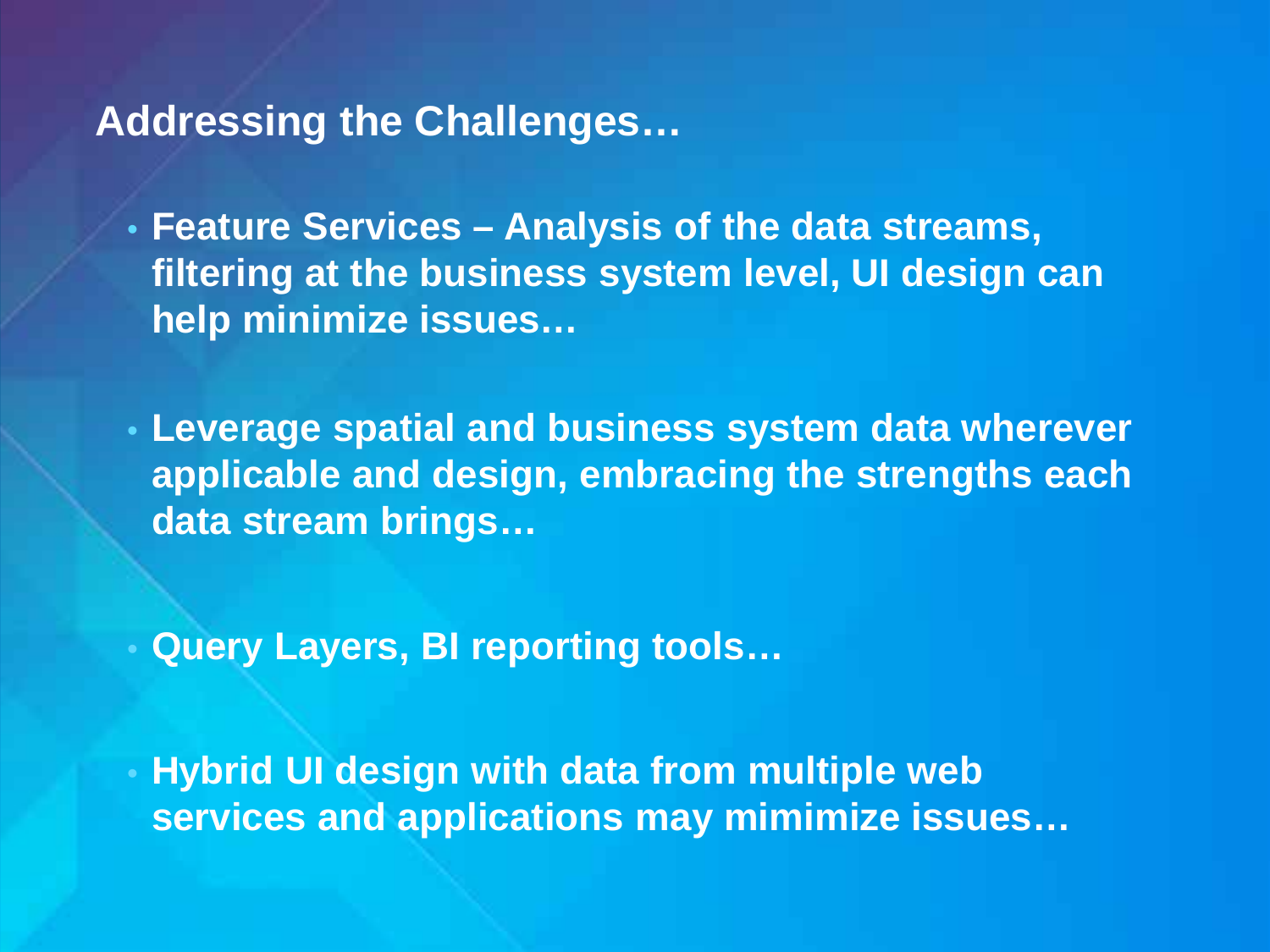## **Neighborhood Values…**



Total

GPIN

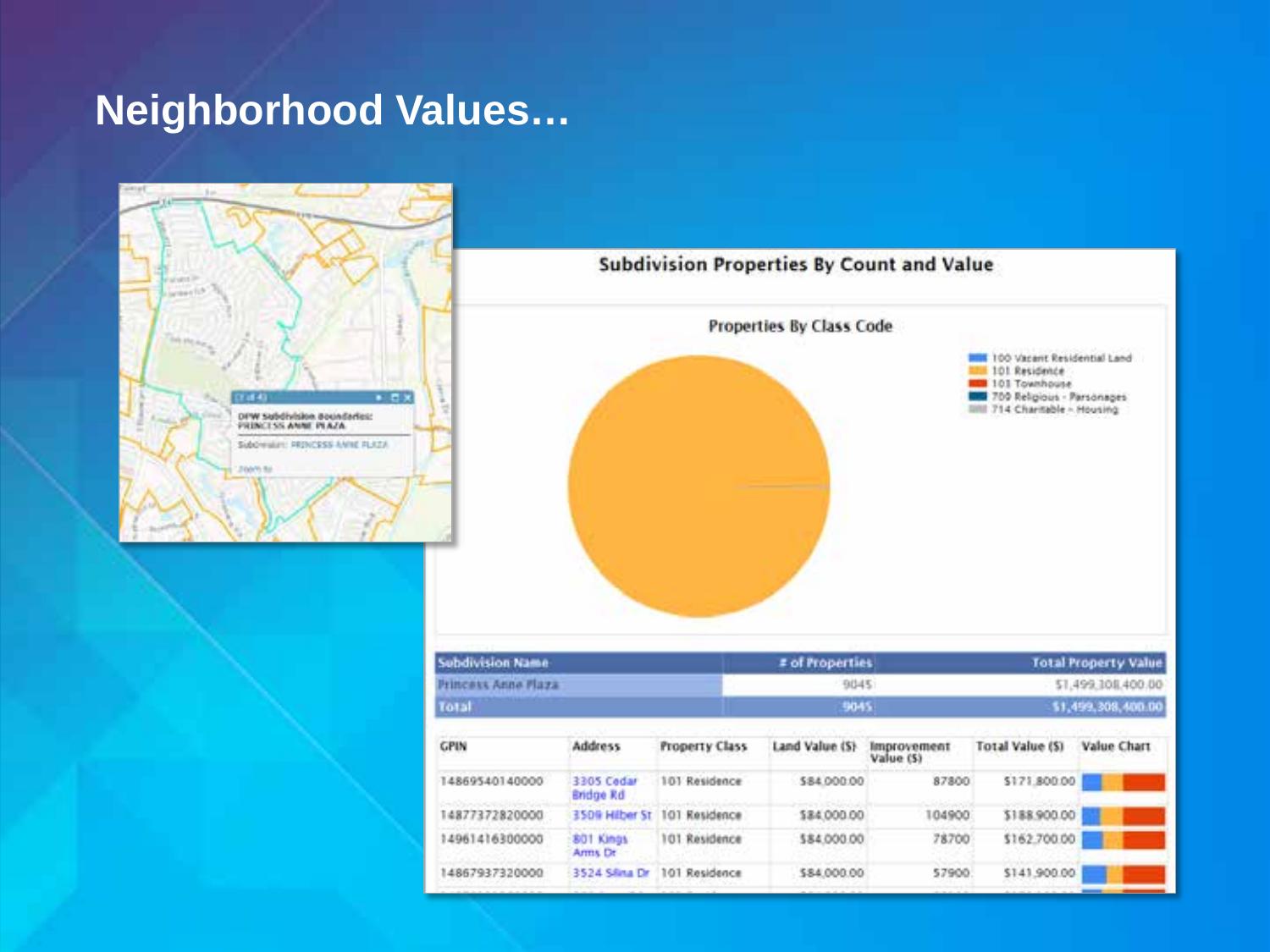# **Fire Incidents By Station...**



Virginia Beach Fire Department Station Summary Report (2015)

Station: ST17





| <b>STATION</b> | <b>Incident Type</b>                                                    | Month           | <b>Shift</b> | <b>Nature Code</b><br>Description | <b>Nature Code</b> |
|----------------|-------------------------------------------------------------------------|-----------------|--------------|-----------------------------------|--------------------|
| 35717.         | Total                                                                   |                 |              |                                   | 116                |
|                | <b>Cilmorysmy</b><br>Nedical /Rescue                                    | Total           |              |                                   | 22                 |
|                |                                                                         | <b>CI April</b> | Total        |                                   | 17.                |
|                |                                                                         |                 | ELA Sam      | Total                             |                    |
|                |                                                                         |                 | 03 Shift     | Total                             |                    |
|                |                                                                         |                 | ELC SAIT     | Total                             | $\frac{4}{7}$      |
|                |                                                                         | EB February     | <b>Total</b> |                                   | 18                 |
|                |                                                                         | <b>Blancary</b> | Total        |                                   | 13 <sub>1</sub>    |
|                |                                                                         | EE March        | Total        |                                   | 16                 |
|                |                                                                         | <b>DEMAN</b>    | <b>Total</b> |                                   | 11                 |
|                | <b>ELEME Prevention</b><br><b>BUYEAU</b>                                | Total           |              |                                   | ×                  |
|                | <b>CHazartous</b><br>Constitution Mazandous<br>Materials incidents      | <b>Yotal</b>    |              |                                   | 10                 |
|                | <b>COther Fire Incidents Total</b><br>(Vegetation, Rubbish,<br>Critiers |                 |              |                                   |                    |
|                | <b>IDSenice Call</b><br>Miscellaneous or<br>Special Incidents           | Total           |              |                                   | 16                 |
|                | EStructure Fire                                                         | Tintal          |              |                                   | 213                |
| <b>fotal</b>   |                                                                         |                 |              |                                   | 134                |